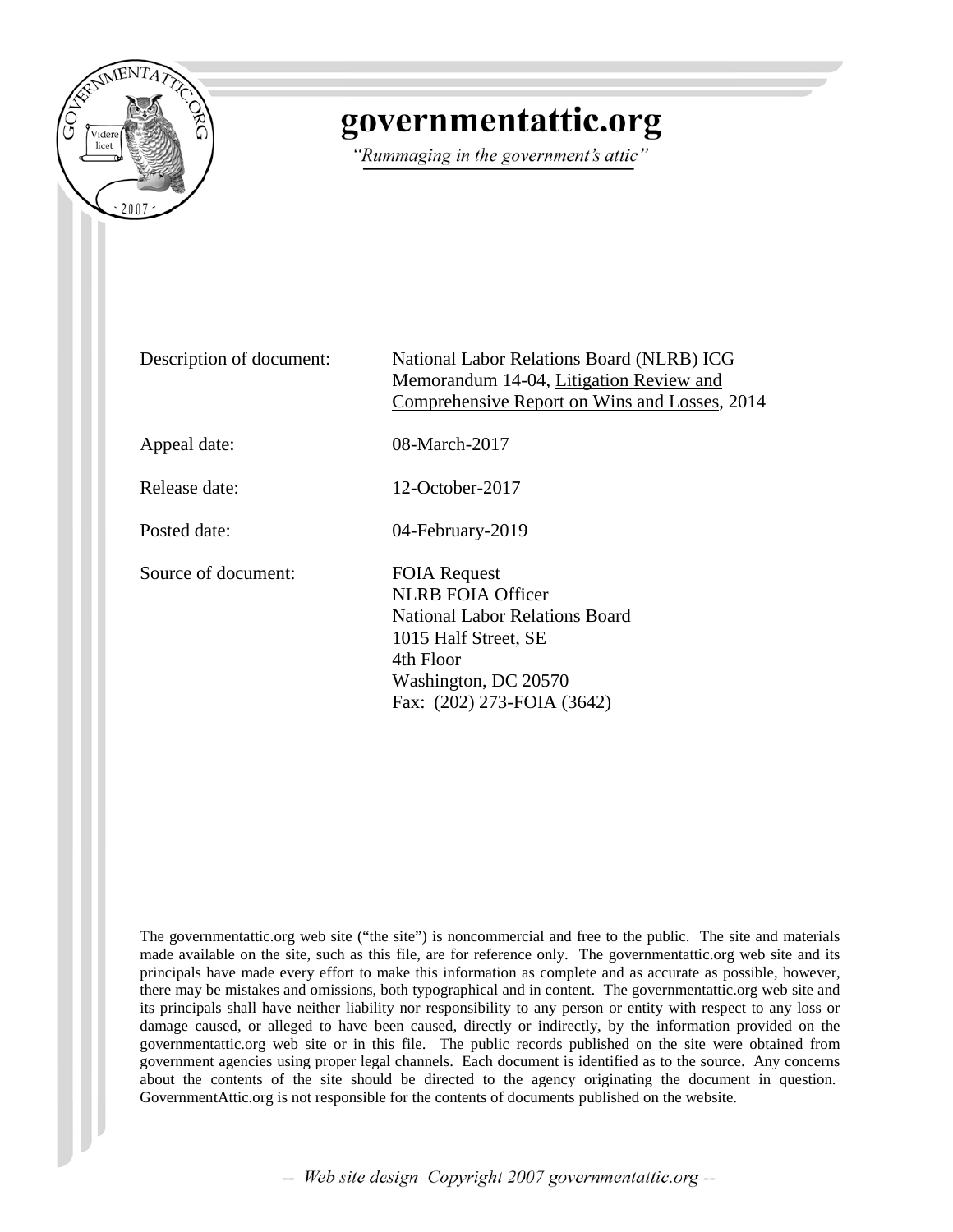

**UNITED STATES GOVERNMENT NATIONAL LABOR RELATIONS BOARD DIVISION OF LEGAL COUNSEL**  Washington, D.C. 20570

*By email* 

October 12, 2017

Re: FOIA Case No. NLRB-DLC-2017-001897, formerly LR-2017-0829A

This letter is in response to your Freedom of Information Act appeal, received in this Office on March 8, 2017, of the FOIA Officer's determination pursuant to the Freedom of Information Act, 5 U.S.C. § 552, in FOIA Case No. NLRB-2017- 000820, formerly FOIA ID No. LR-2017-0829. We acknowledged your appeal on March 10, 2017. Status updates were provided on April 19 and July 28, 2017. After full consideration of the arguments raised in support of your appeal and a thorough review of the record withheld, I am denying your appeal in part and granting it in part, as explained below.

### The FOIA Request and the Agency Response Being Appealed

On January 22, 2016, the FOIA Branch received your initial request under the Freedom of Information Act (FOIA), 5 U.S.C. § 552. As modified in a telephone call with a member of the FOIA Branch staff, that request sought a copy of ICG Memorandum 14-04 (Litigation Review and Comprehensive Report on Wins and Losses) ("ICG Memorandum").

On February 27, 2017, the FOIA Officer denied your request pursuant to FOIA Exemption 5, 5 U.S.C.  $\S$ § 552(b)(5), and withheld the ICG memorandum in its entirety. The FOIA Officer explained that the IGC Memorandum was privileged from disclosure pursuant to the deliberative process privilege prong of Exemption 5 since it was an inter- or intra-agency memorandum that reflected pre-decisional communications about the quality of the Agency's litigation record and expressed opinions and recommendations on policy matters related to that litigation record.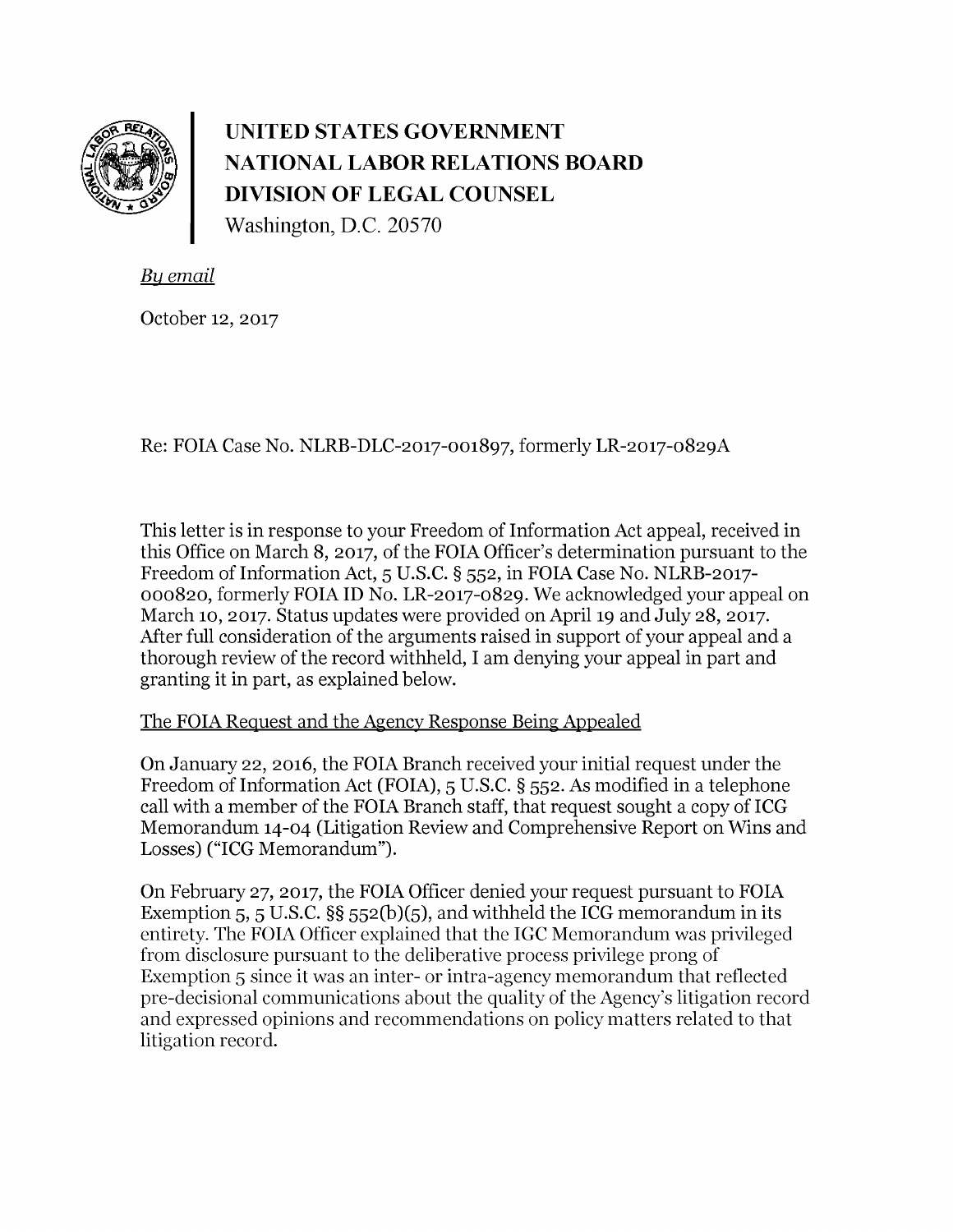#### October 12, 2017 Page 2

#### Your Appeal

In your appeal, you request reconsideration of the FOIA Officer's decision to withhold the ICG Memorandum in its entirety. Specifically, you assert that Exemption 5 does not apply to the entire document, given that portions of the responsive record are likely not deliberative or not pre-decisional based on the title of the ICG Memorandum. You also contend that the FOIA law requires the Agency to conduct segregability and foreseeable harm analyses in order to determine whether there are any segregable, non-exempt portions of the ICG Memorandum that can be disclosed, and request that the FOIA Officer reexamine her initial determination on these bases.

### Appeal Determination

A thorough review of the ICG Memorandum reveals that that it was created as an internal memorandum from attorneys in the Agency's Division of Operations Management and Field Quality Committee ("Quality Committee") to Regional Office management and litigating attorneys. The purpose of the memorandum is to explain the Quality Committee's evaluation of litigation results in the prior fiscal year and provide recommendations and tips for litigating future **NLRB**  cases based on those findings. Among other things, the ICG Memorandum identifies different scenarios and problems that may arise during litigation, including during the pre-trial and post-trial phases, and provides advice on how to handle these situations. It communicates strategies that **NLRB** attorneys can employ to bolster the Agency's investigations and proceedings and describes factors that should be considered in specific cases or phases of litigation before making particular decisions. In addition, it contains sample language that attorneys may consider utilizing for briefing certain issues to an administrative law judge. It is noted that while there are similar OM and ICG memoranda available on the Agency's website, this particular ICG Memorandum was not posted.

FOIA Exemption 5, 5 U.S.C. § 552(b)(5), permits an agency to withhold all documents normally privileged from discovery in civil litigation, *Tax Analysts v. IRS,* 117 F.3d 607, 616 (D.C. Cir. 1997), and thus encompasses material which would be protected under the attorney work product doctrine, in addition to the deliberative process privilege and other privileges. *Id.; see also NLRB v. Sears, Roebuck* & Co., 421 U.S. 132, 149 (1975).

The attorney work-product doctrine shields materials prepared by an attorney in reasonable anticipation of litigation. *Hertzberg v. Veneman,* 273 F.Supp.2d 67, 75 (D.D.C. 2003). The anticipated litigation need not actually occur in order for this privilege to apply. The privilege extends to documents prepared in anticipation of both pending litigation and foreseeable litigation and even when no specific claim is contemplated at the time the attorney prepared the material. *Schiller v. NLRB,* 964 F.2d 1205, 1208 (D.C. Cir. 1992). Furthermore, the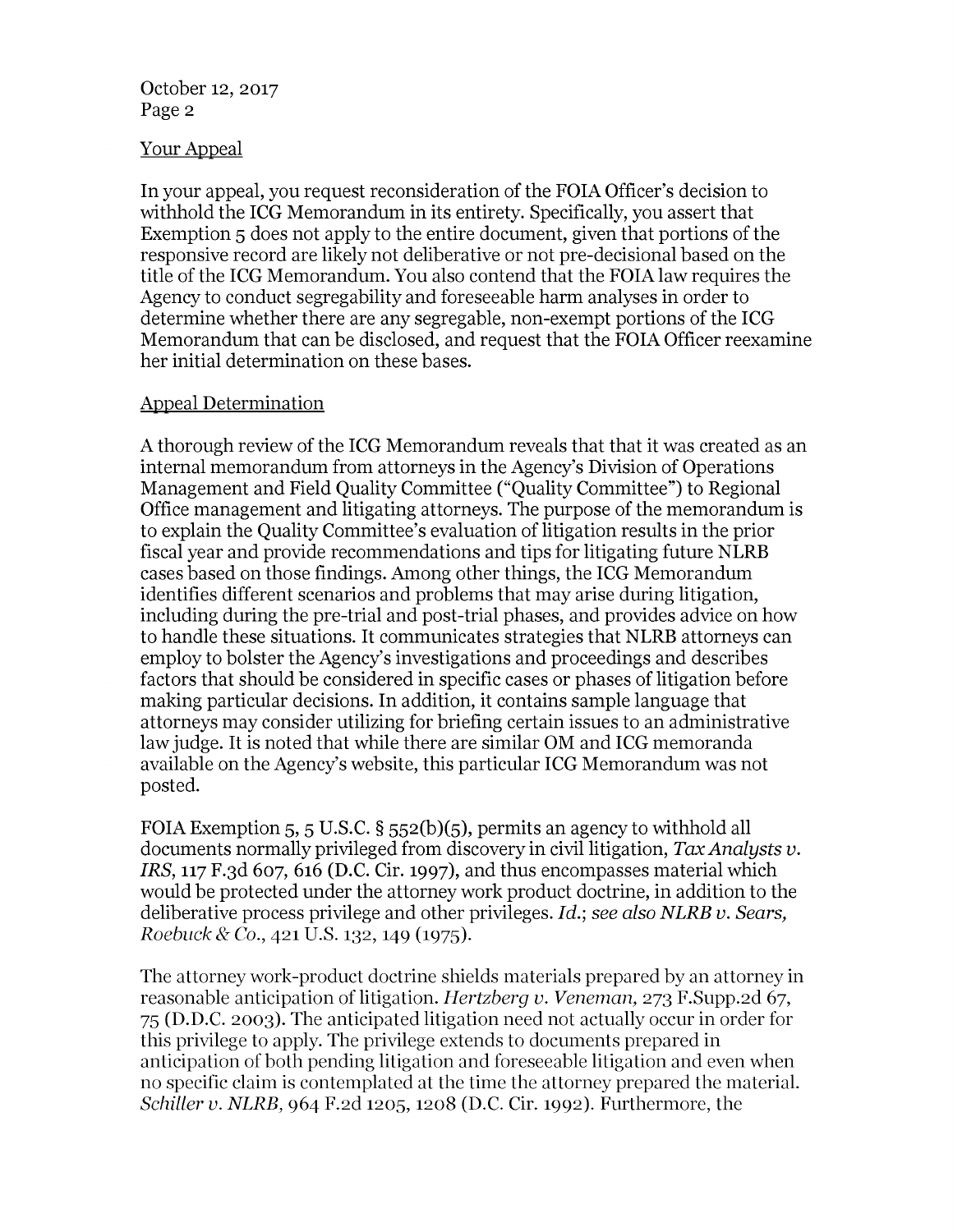#### October 12, 2017 Page 3

privilege protects any part of a document prepared in anticipation of litigation, not just the portions concerning opinions and legal theories, *see Judicial Watch v. United States Dep't of Justice,* 432 F.3d 366, 371 (D.C. Cir. 2005), and is intended to protect an attorney's opinions, thoughts, impressions, interpretations, analyses and strategies. *Id.; see also Wolfson v. United States,*  672 F.Supp.2d 20, 29 **(D.D.C.** 2009). *See Judicial Watch,* 432 F.3d at 371 (finding that an agency need not segregate and disclose non-exempt material if a record is fully protected as work product).

As explained above, ICG Memorandum 14-04 was prepared by (and for) attorneys in anticipation of future litigation. The ICG Memorandum provides strategic counsel and advice about how to win in litigation to the government personnel responsible for overseeing and litigating **NLRB** cases. To disclose such information would reveal pre-decisional communications among Agency personnel about the consideration of various litigation issues and strategies, and could jeopardize the candid discussions and deliberations that are necessary for effective agency decision making. In my view, in addition to the deliberative process privilege, the attorney work product privilege even more strongly justifies withholding the IGC Memorandum.

Accordingly, I agree with the FOIA Officer and find that the ICG Memorandum is privileged from disclosure by Exemption 5, under the attorney work product privilege, as set forth herein, as well as the deliberative process privilege, as discussed in the initial response. *See Nat'l Ass'n of Criminal Def Lawyers v. U.S. Dep't of Justice Exec. Office for U.S. Attorneys,* 844 F.3d 246, 252, 255 (D.C. Cir. 2016) (finding that a federal criminal discovery manual (the "Blue Book"), containing "confidential legal analysis and strategies to support Government's investigations and prosecutions," qualified for attorney work product protection).

However, after a review of the contents of the memorandum and a detailed comparison of past Quality Committee Report OM memoranda that have been posted on the Agency's website, I have determined that there are reasonably segregable portions of the requested ICG memorandum that can be released to you without posing foreseeable harm to the Agency. Thus, I am providing you with a copy of the ICG Memorandum, redacted pursuant to Exemption 5, in order to protect certain litigation guidance and other information contained therein that was intended to help NLRB attorneys prevail on specific issues that arise in cases litigated by the Agency.

Barbara A. O'Neill, Associate General Counsel, at the direction of and pursuant to the policies established by the General Counsel, Richard F. Griffin, Jr., is responsible for this determination under the FOIA.

Judicial review of FOIA determinations may be obtained by filing a complaint in the district court of the United States in the district in which the complainant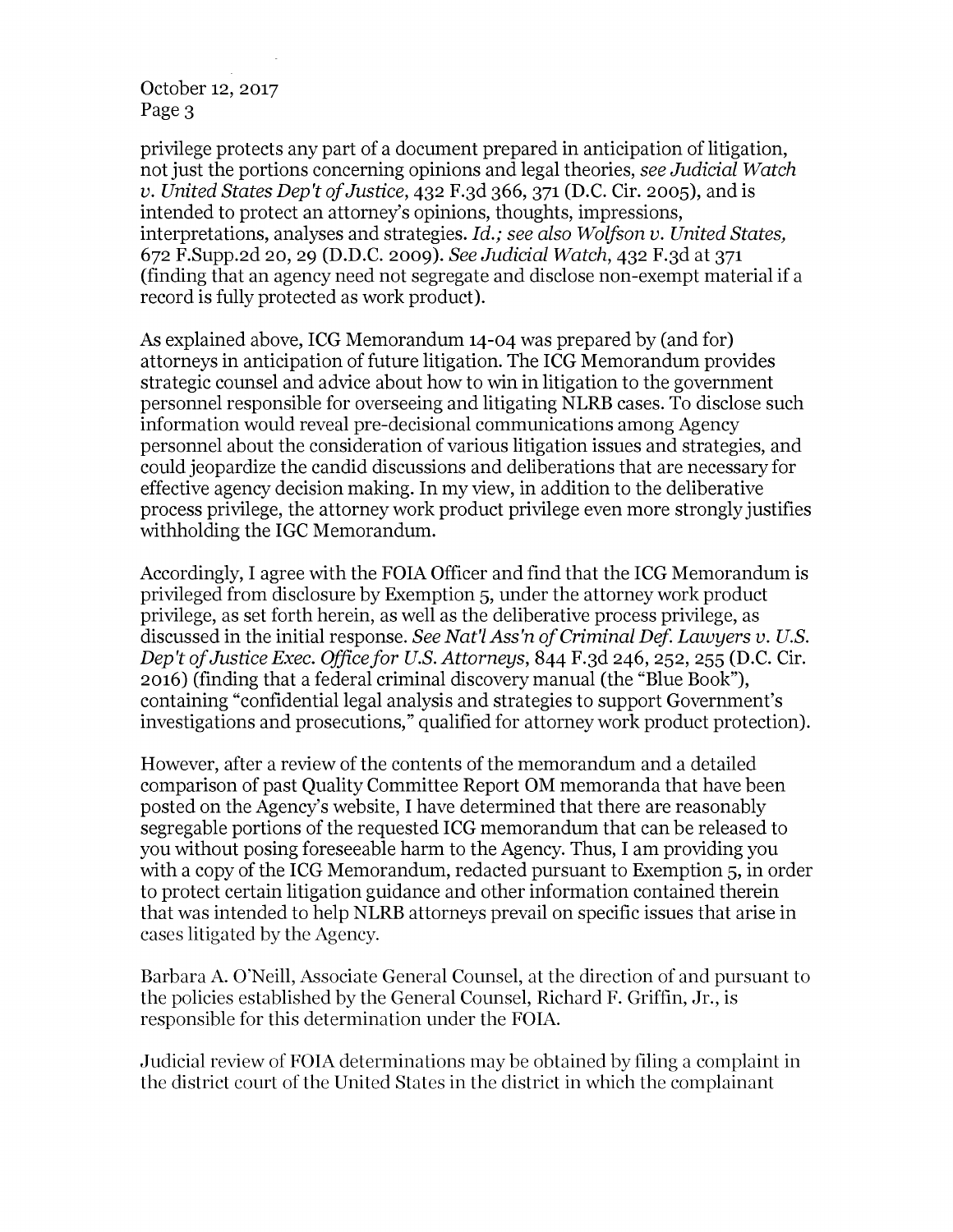October 12, 2017 Page 4

resides, or in which the records are situated, or in the District of Columbia, as provided in the FOIA,  $5 \text{ U.S.C.}$   $\S$   $552(a)(4)(A)(vii)$  and  $(a)(4)(B)$ .

The 2007 FOIA amendments created the Office of Government Information Services (OGIS) to offer mediation services to resolve disputes between FOIA requesters and Federal agencies as a non-exclusive alternative to litigation. Using **OGIS** services does not affect your right to pursue litigation.

You may contact **OGIS** in any of the following ways:

Office of Government Information Services National Archives and Records Administration 8601 Adelphi Road - OGIS College Park, Maryland 20740-6001

E-mail: ogis@nara.gov Web: https://ogis.archives.gov

Telephone: 202-741-5770 Toll free: 1-877-684-6448 Facsimile: 202-741-5769

Sincerely,

Richard F. Griffin, Jr. General Counsel

By:

Barbara A. O'Neill Associate General Counsel Division of Legal Counsel National Labor Relations Board

Attachment: (eight pages)

cc: Freedom of Information Act Officer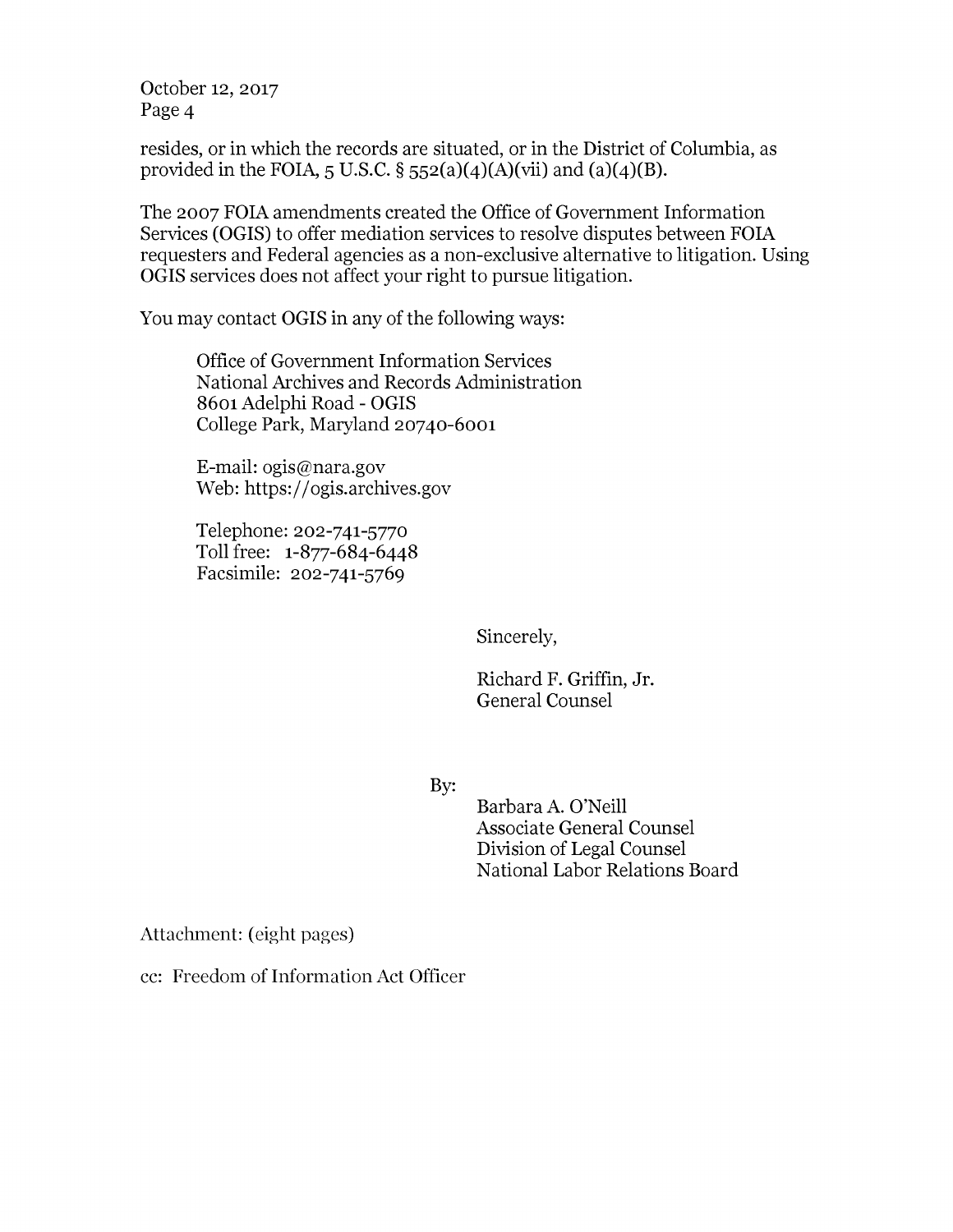#### **OFFICE OF THE GENERAL COUNSEL Division of Operations-Management**

#### **MEMORANDUM ICG 14-04 January 30, 2014**

- TO: All Regional Directors, Officers-in-Charge, and Resident Officers
- FROM: Anne Purcell, Associate General Counsel
- SUBJECT: FY 2012 Litigation Review and Comprehensive Report on Litigation Wins and Losses

One of the General Counsel's top priorities is ensuring that litigation by Field offices, like other case processing, is conducted with the highest quality standards. Although the Field continues to be very successful in its litigation, a critical examination of our litigation is an important means to ensure continuation of that success.

In furtherance of this goal, each year the Field Quality Committee reviews and evaluates cases litigated in the prior fiscal year and prepares a report to help maintain a high quality litigation program. Consisting of 11 Field managers and 2 representatives of the Division of Operations-Management, the Committee recently completed a careful review of cases litigated in FY 2012. Based upon this review, and instead of issuing its traditional recommendations and a narrative report, the Committee prepared suggested tips for the litigation process. All Regions are encouraged to review the report with their staffs.

I want to take this opportunity to thank the members of the Quality Committee for their work on this important project.

If you have any questions regarding this memorandum, please contact your Assistant General Counsel or Deputy.

| /s/ |  |  |  |  |  |  |  |
|-----|--|--|--|--|--|--|--|
| Д   |  |  |  |  |  |  |  |

Attachment

cc: NLRBU

#### **MEMORANDUM ICG 14-04**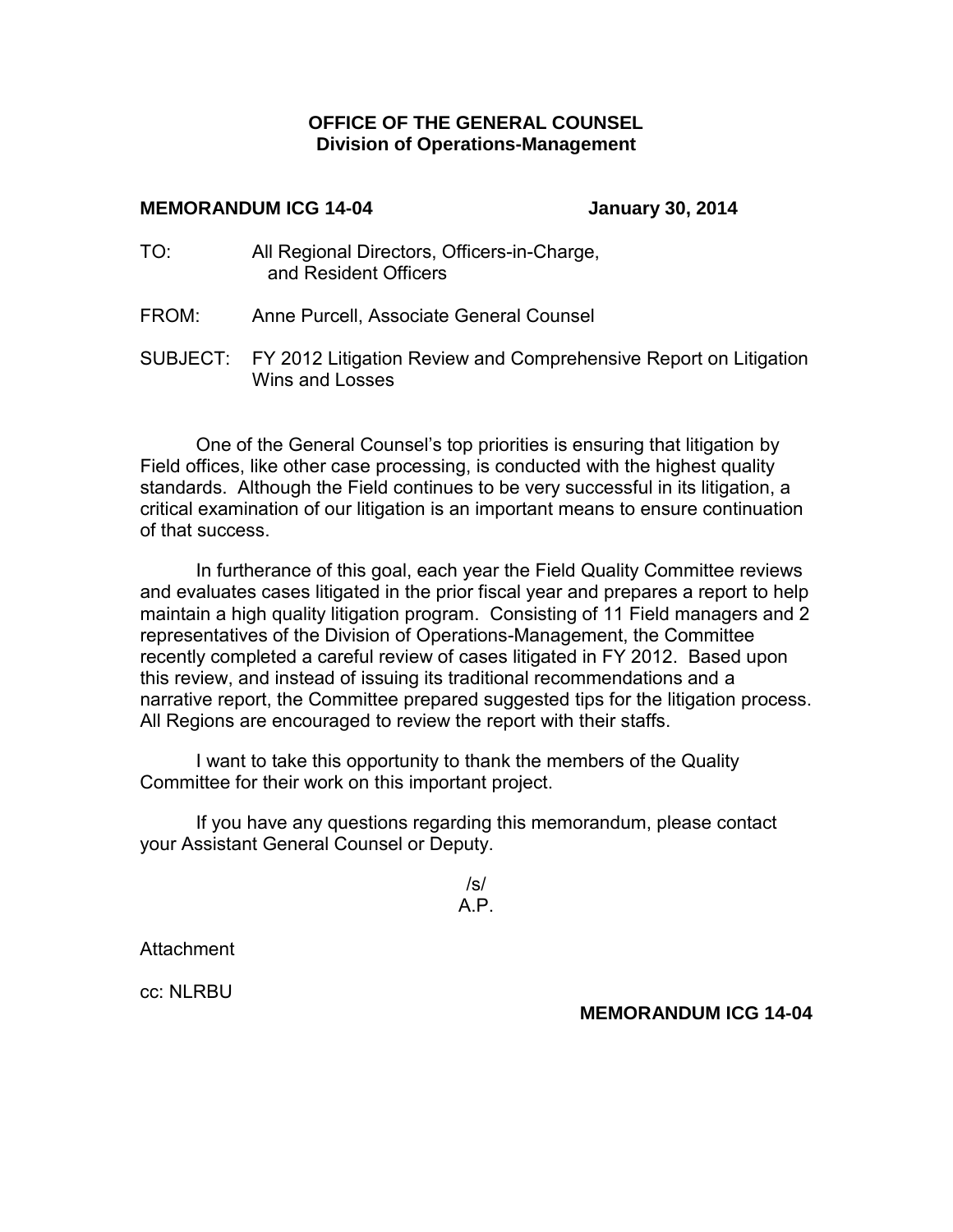### *UNITED STATES GOVERNMENT*

*National Labor Relations Board*

### **Memorandum**

 $\overline{a}$ 

# DATE: November 18, 2013

- TO: Richard F. Griffin, Jr., General Counsel Jennifer Abruzzo, Deputy General Counsel
- THRU: Anne Purcell, Associate General Counsel Nelson A. Levin, Deputy Associate General Counsel
- FROM: FY 2013 Quality Committee

(Peter Ohr, RD, R-13; Marlin Osthus, RD, R-18; Mori Rubin, RD, R-31; Paul Murphy, ARD, R-3; Leonard J. Perez, ARD, R-14; Anne Pomerantz, RA, R-19; Timothy Watson, RA, R-16; Tirza Castellanos, SFX, R-21; Lisa Y. Henderson, SA, R-10; Richard Wainstein, SA, R-4; Andrea Wilkes, DRA, R-15; Richard A. Bock, DAGC, Ops-Mgmt; and Dorothy D. Wilson, AGC, Ops-Mgmt)

SUBJECT: Quality Committee's Report on FY 2012 Litigation

 Each year, the Quality Committee carefully reviews selected litigation losses in an effort to identify important lessons and improve future litigation. The nationwide litigation success rate in FY 2012 of 90.1 percent confirms that, as in prior years, Regions do a superb job litigating cases before administrative law judges and the Board. To improve upon these fine results, this year the Quality Committee reviewed 34 cases decided in FY 2012, in which the complaint was dismissed in its entirety after hearing  $-$  15 losses before the Board<sup>1</sup> and 19 losses before administrative law judges.

 In prior years, the Committee generally confined its review solely to Board or ALJ decisions and any available Regional Office loss memoranda. Based upon that review, the Committee issued recommendations contained in a full report with narrative sections. This year, the Committee not only examined Board and ALJ decisions and available loss memoranda, but also reviewed briefs to the ALJ and briefs in support of exceptions that were available in NxGen. Based upon this review, and instead of issuing its traditional recommendations and narrative report, the Committee decided to prepare suggested tips for the litigation process. The tips are broken into three broad categories: (1) tips on litigating, which include suggestions for issues arising pre-trial



 $1$  Losses before the Board include only those cases where the General Counsel filed exceptions to a loss before an administrative law judge or the Region was defending against exceptions filed by a respondent to a victory before an administrative law judge. If the charging party filed exceptions to a loss before an ALJ but the General Counsel did not, the case is not counted as a loss in the litigation success rate.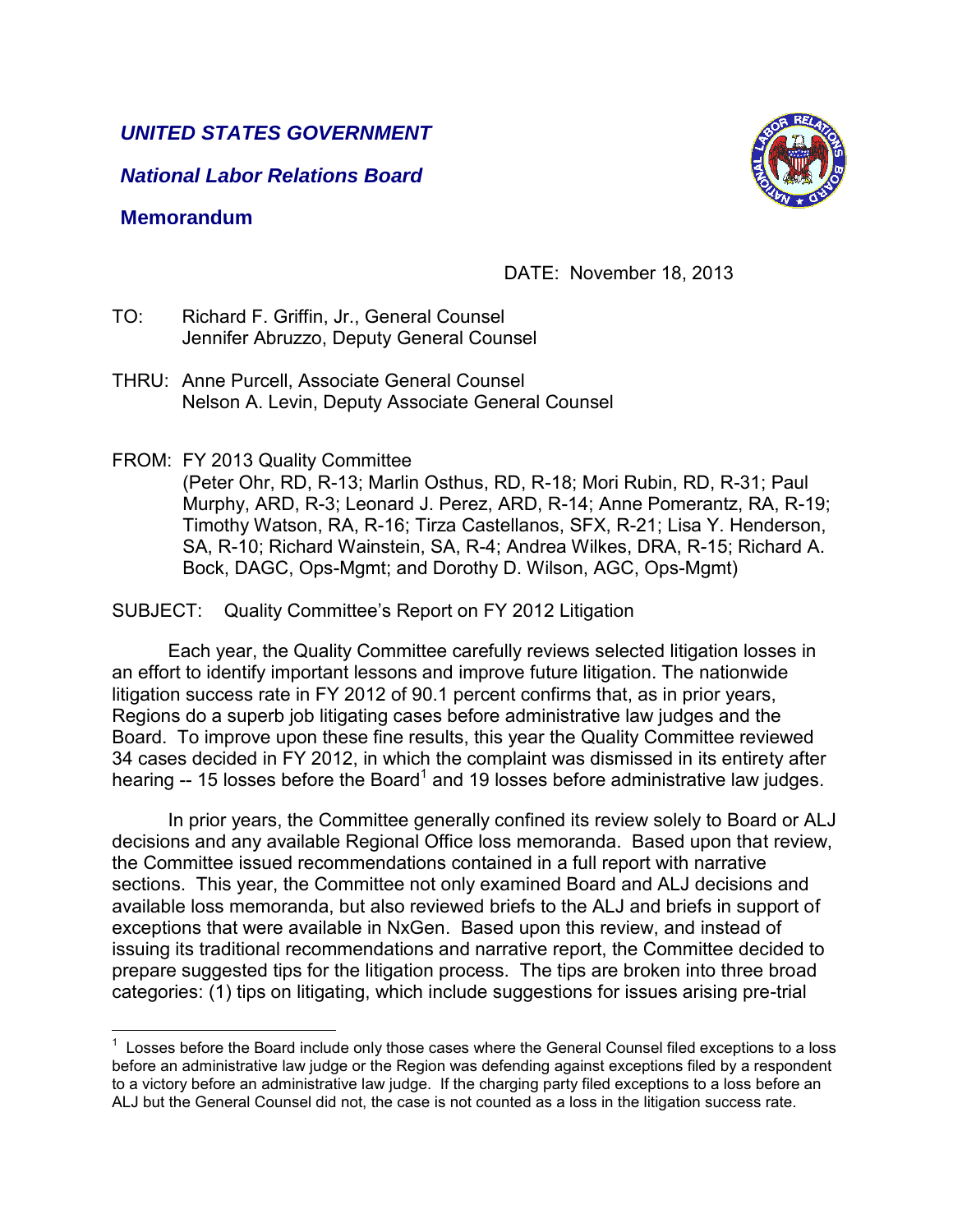and during trial, as well as special issues arising in protected concerted activity cases; (2) tips on writing a brief to the ALJ, including two sample credibility sections; and (3) tips on writing exceptions and briefs in support of exceptions, including a sample credibility discussion. The Committee hopes that this change in format will be helpful and will lead to a discussion between agents and their supervisors and managers about these tips and other ways to improve Regional litigation. The Committee plans to add the tips from this report to the Committee's (b)(5)

prepared earlier this year. (b)(5)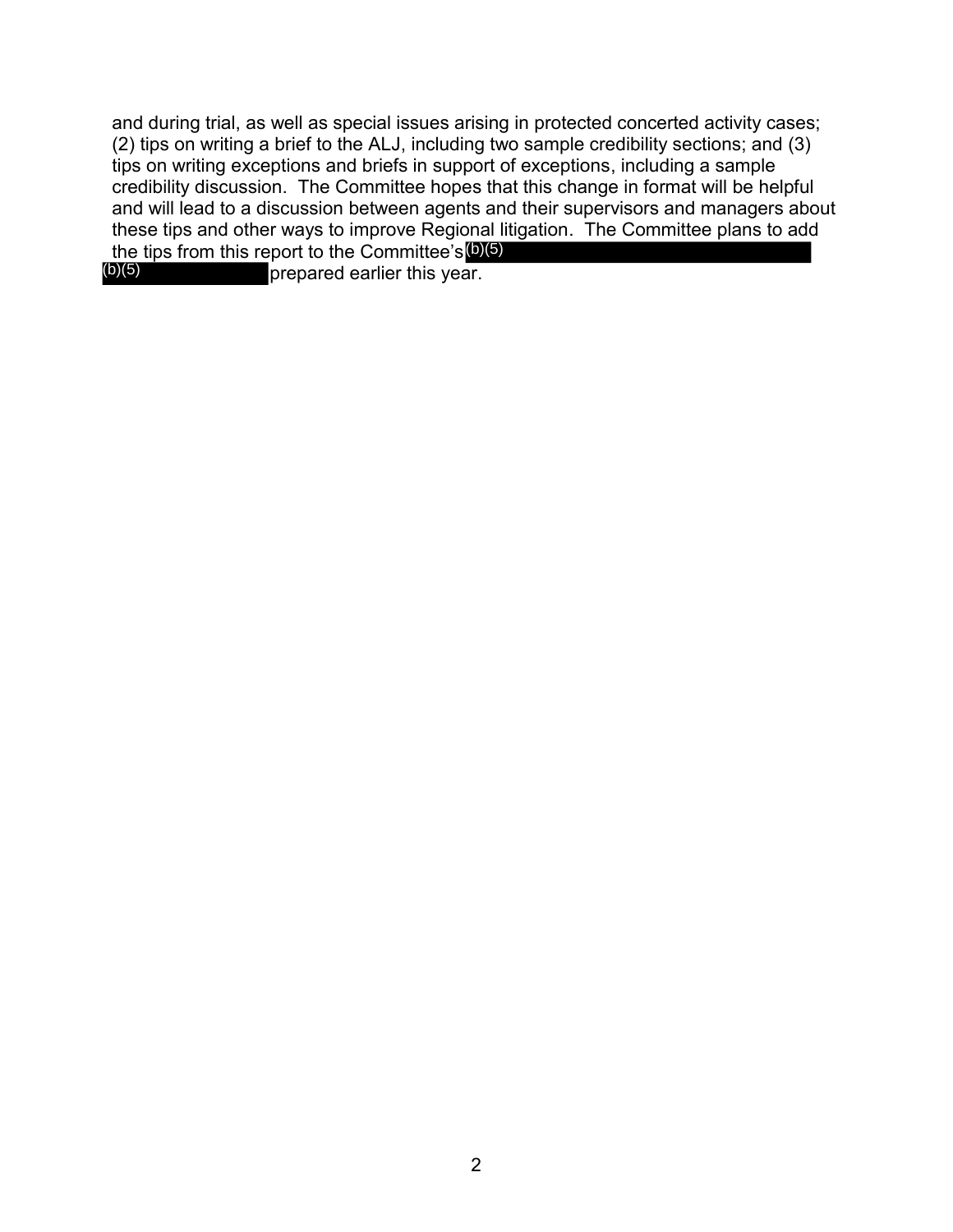# TIPS ON LITIGATING

### I. Pre-Trial Issues

- 1. **Have a Theme and Prepare Clear Communications** In the pre-trial phase, attorneys should meet with management to ensure a full understanding of the theory and the facts that support it. This includes considering the plausibility of all arguments in support of the theme. Look at the case from the perspective of an outsider and be prepared to explain things to the ALJ that do not make sense. Such a meeting is important to ensure that all are on the same page with regard to the theory, the necessary witnesses, the information that needs to be subpoenaed and the time needed to fully prepare the case.
- 2. **Review the Pleadings** Give a thorough review to ensure that details are not missed, i.e, be sure to plead independent 8(a)(1) and that amendments to the complaint or charge are made to avoid 10(b) problems.
- 3. **Thoughtful Trial Prep** -- Focus on critical testimony, by clarifying in prep to safeguard against ambiguities and to ensure a detailed record. This is the time to clarify the timing of key events or important conversations so the testimony is not confusing.
- 4. **Attention to Detail** Make sure potential gaps in your case are addressed early. For instance, when (b)(5)



- 5. **Full Analyses** Guard against pitfalls such as focusing on the merits of one prong of a multi-prong analysis without giving sufficient consideration to the other prongs.
- 6. **Changing the Law** If at any point you realize that your theory represents an expansion or change in existing law, contact Advice.
- 7. **Unappealing Facts**  Recognize unappealing facts and prepare to address them whether it is your plan to raise them or to wait to see if they come out in the Respondent's crossexamination of your witness.

### II. Trial Issues

- 8. **Actively Listen** Carefully listen to the witness' answers to your questions and make sure that any ambiguity is clarified on the record.
- **9. Take Heed of the ALJ's Concerns –** If the ALJ is expressing concerns to you during the hearing, especially early, regarding your theory, the pleadings or anything else, convey those concerns to regional management and develop a plan to address them, if possible in the trial and ultimately in the brief.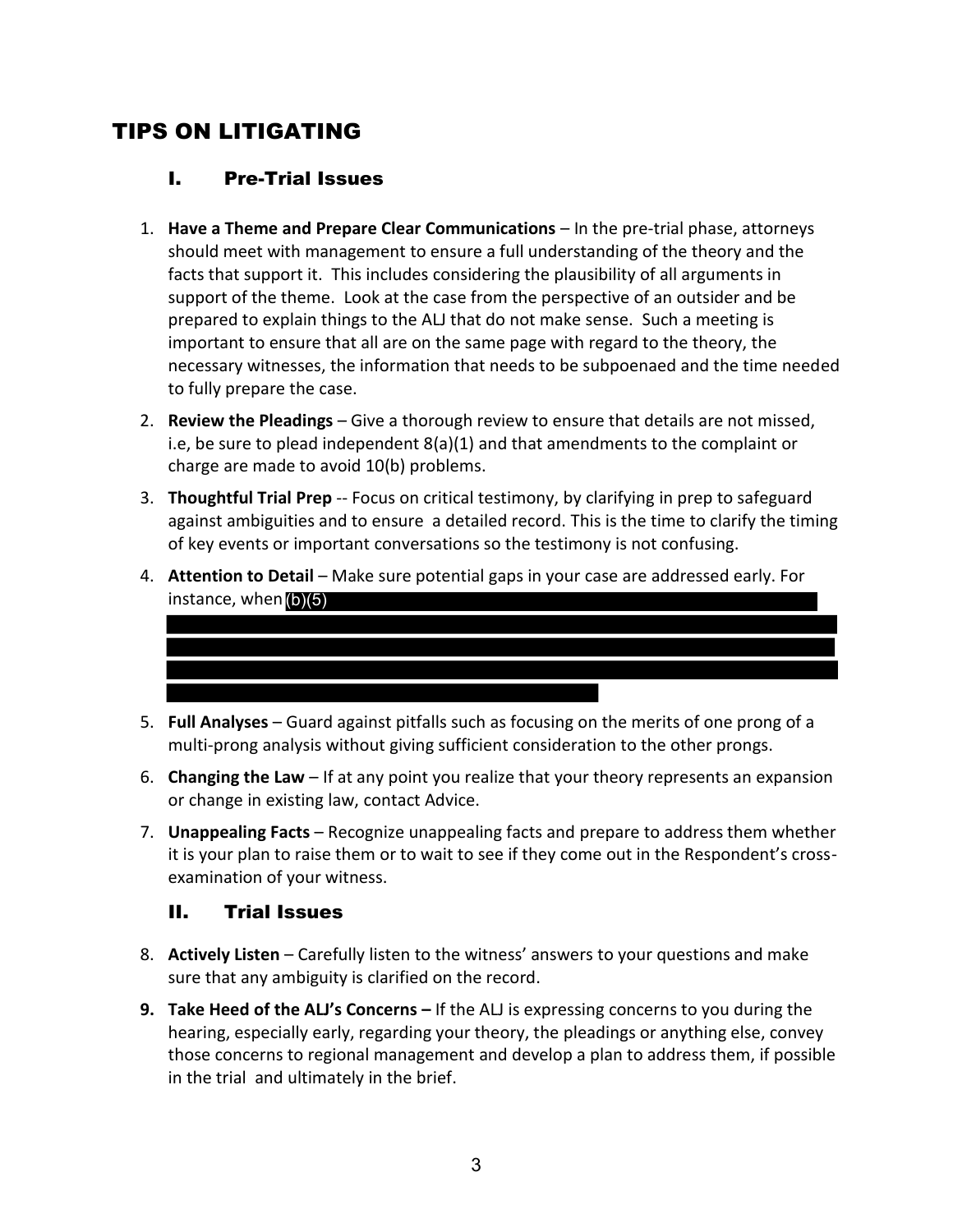10. **Educate the ALJ** – When it is your concern that an ALJ is wrong, take the time to diplomatically educate the ALJ. Spend the time providing case or other support for the region's processing of the case. Similarly, when the ALJ asks a question, do not sidestep it. Answer the question directly and if you do not know the answer, ask for time to get it and make sure you return with a full answer.

### III. Special Issues Regarding<sup>(b)(5)</sup> Cases – Avoid Pitfalls

- 11. (b)(5)
- 12. **Full Record/Analysis** –The record must include facts that support all parts of a multipronged test.

# TIPS ON WRITING A BRIEF TO THE ALJ

- 13. **Credibility Issues** Do not overlook making a credibility argument and seeking adverse inferences where appropriate. Attached is a sample well-written credibility discussion.
- 14. **Arguing the Facts --** Do not ignore adverse or unappealing facts. Consider how much emphasis you place on these, and how to present them adequately while not overemphasizing them. At the same time, emphasize the facts that support your theory.
- **15. Arguing the Law –** Do not ignore cases that are unsupportive of your theory or that you expect to be raised by the Respondent Make sure to distinguish those cases,.
- 16. **Stick to the Record/Be Organized**  Make sure to brief the facts that went into the record, not the ones you started with. Keep the facts in the facts section and do not mention facts for the first time in the Argument section.
- 17. **Supervisory Review –** It is expected that each brief will be carefully reviewed by a supervisor or manager before it issues to ensure a polished final product.

# TIPS ON WRITING EXCEPTIONS AND BRIEFS IN SUPPORT

18. **Whether to File Exceptions**: Exceptions are warranted when there is a reasonable possibility of success and the matter involved is of sufficient importance to the overall case. (CHM 10438.3) The standard for cross-exceptions should be substantially similar. (CHM 10438.3) If the ALJD is adverse, the Region should determine the likelihood of success before the Board based on the facts as found by the ALJ. Even if the Region strongly disagrees with the ALJ's factual determinations, the Region must adjust to the ALJ's view of the facts, unless there is a clear basis to overturn particular findings. The significant loss memo should be used to examine the issues and could provide an outline for exceptions.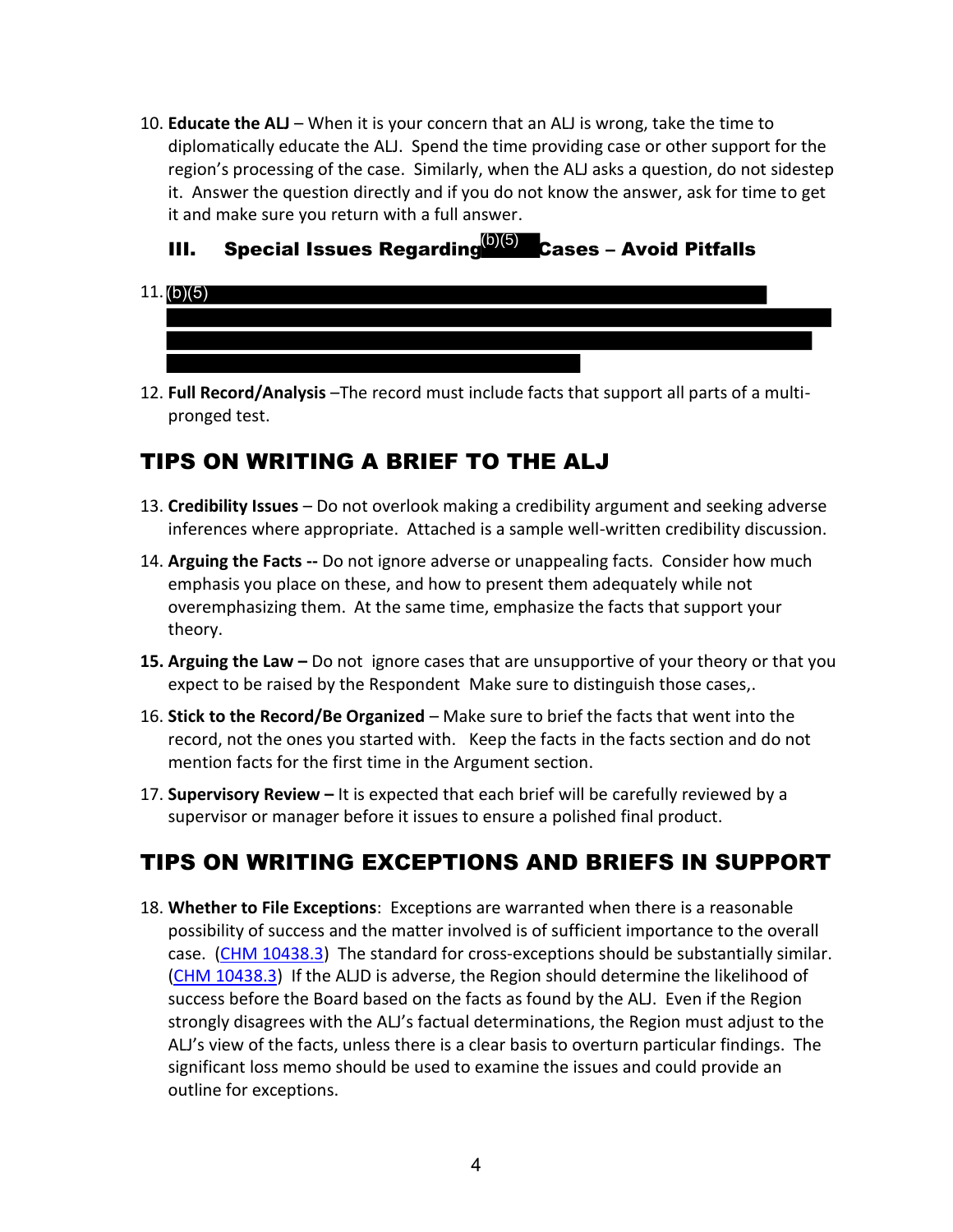- 19. **Content of the Brief in Support of Exceptions --** In filing exceptions, please take heed of the following:
	- Tied to Exceptions -- The Brief in Support of Exceptions should not be identical to the one you filed with the ALJ; it should be specifically tied to your Exceptions.
	- Make it Presentable It should contain subheadings in the description of the facts; it need not repeat all the facts of the case.
	- Why Was the ALJ Wrong The Brief should explain why the Judge was wrong in connection to whatever you are filing exceptions on.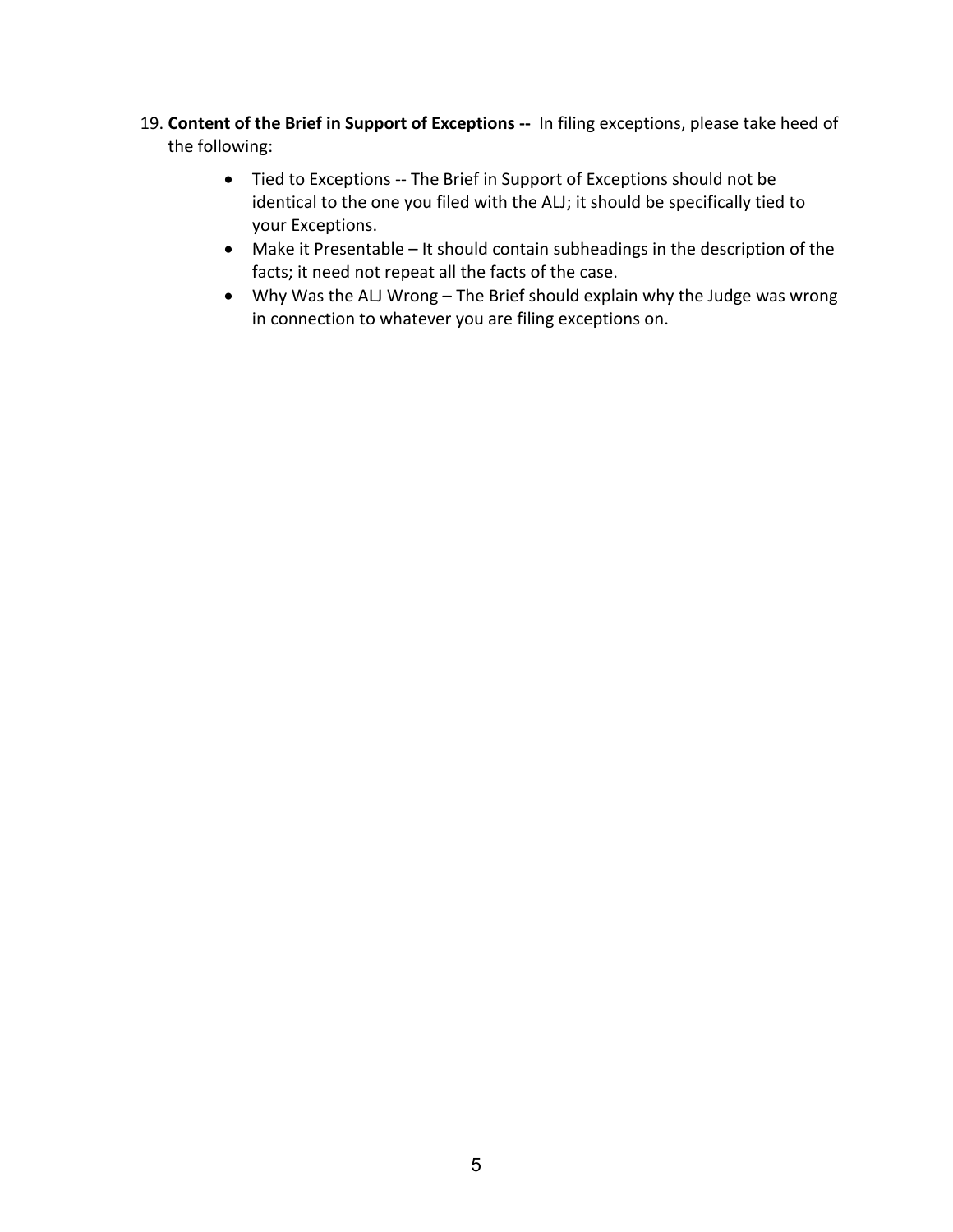# **Sample**

| (b)(5) |  |  |  |
|--------|--|--|--|
|        |  |  |  |
|        |  |  |  |
|        |  |  |  |
|        |  |  |  |
|        |  |  |  |
|        |  |  |  |
|        |  |  |  |
|        |  |  |  |
|        |  |  |  |
|        |  |  |  |
|        |  |  |  |
|        |  |  |  |
|        |  |  |  |
|        |  |  |  |
|        |  |  |  |
|        |  |  |  |
|        |  |  |  |
|        |  |  |  |
|        |  |  |  |
|        |  |  |  |
|        |  |  |  |
|        |  |  |  |
|        |  |  |  |
|        |  |  |  |
|        |  |  |  |
|        |  |  |  |
|        |  |  |  |
|        |  |  |  |
|        |  |  |  |
|        |  |  |  |
|        |  |  |  |
|        |  |  |  |